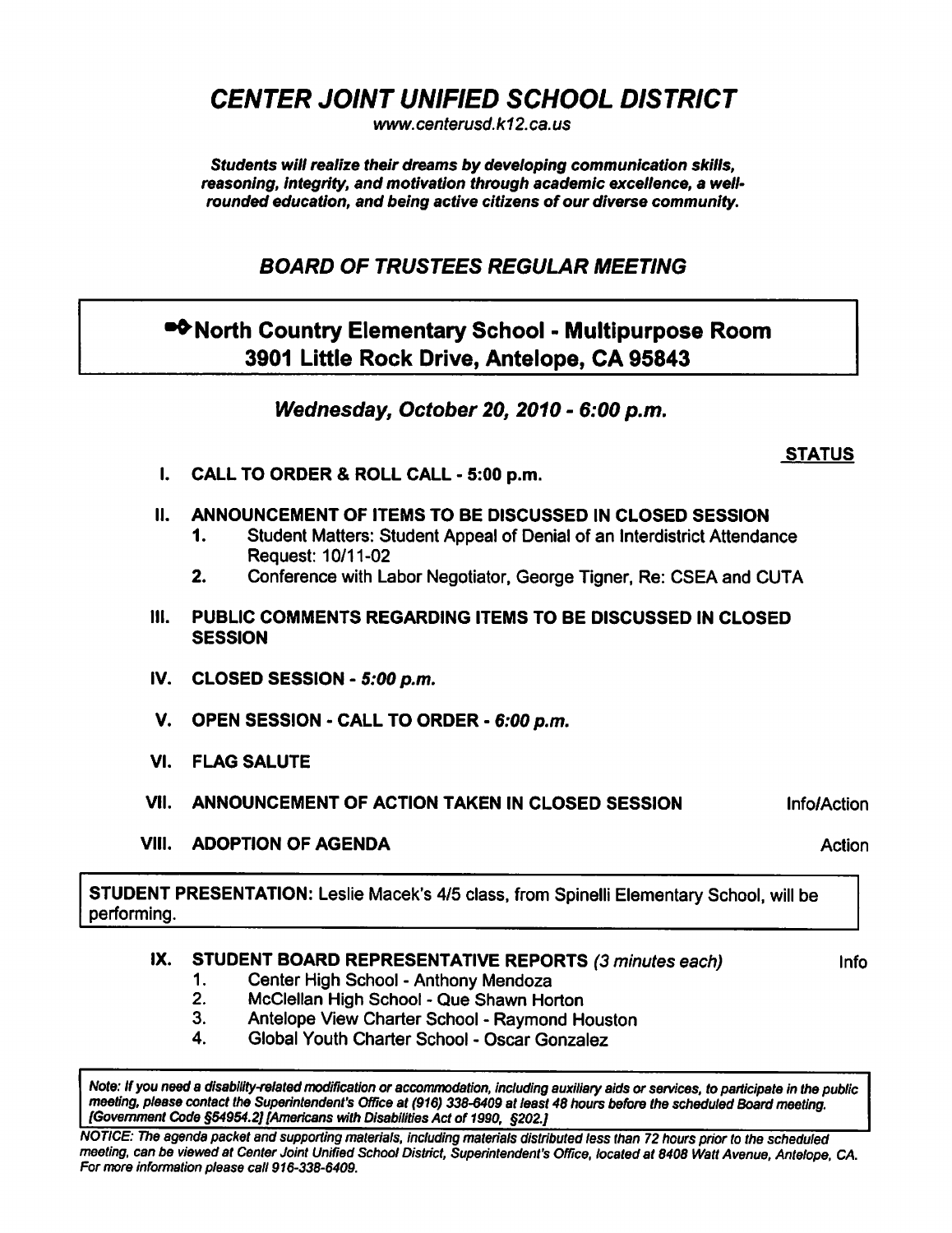| X.               | <b>ORGANIZATION REPORTS (3 minutes each)</b>                                                                                                                                                                                                                                                                                                                                                                                                                  |                                                                                                                                                                        |                                                                     |             |  |  |  |  |
|------------------|---------------------------------------------------------------------------------------------------------------------------------------------------------------------------------------------------------------------------------------------------------------------------------------------------------------------------------------------------------------------------------------------------------------------------------------------------------------|------------------------------------------------------------------------------------------------------------------------------------------------------------------------|---------------------------------------------------------------------|-------------|--|--|--|--|
|                  | <b>CUTA - Patrick Muldoon, Union Representative</b><br>1.                                                                                                                                                                                                                                                                                                                                                                                                     |                                                                                                                                                                        |                                                                     |             |  |  |  |  |
|                  | 2.                                                                                                                                                                                                                                                                                                                                                                                                                                                            | <b>CSEA - Marie Huggins, President</b>                                                                                                                                 |                                                                     |             |  |  |  |  |
| XI.              | REPORTS/PRESENTATIONS (8 minutes each)                                                                                                                                                                                                                                                                                                                                                                                                                        |                                                                                                                                                                        |                                                                     |             |  |  |  |  |
| Curriculum       | 1.                                                                                                                                                                                                                                                                                                                                                                                                                                                            | <b>CHS Athletic Fees - Mike Jordan</b>                                                                                                                                 |                                                                     |             |  |  |  |  |
|                  | 2.                                                                                                                                                                                                                                                                                                                                                                                                                                                            |                                                                                                                                                                        | 2010 California Healthy Kids Survey - George Tigner                 |             |  |  |  |  |
| Personnel        | 3.                                                                                                                                                                                                                                                                                                                                                                                                                                                            |                                                                                                                                                                        | Drug Screening & Medication Legal Limits - George Tigner            |             |  |  |  |  |
| Business         | 4.                                                                                                                                                                                                                                                                                                                                                                                                                                                            | <b>Budget Update - Jeanne Bess</b>                                                                                                                                     |                                                                     |             |  |  |  |  |
| XII.             | <b>COMMENTS FROM THE AUDIENCE REGARDING ITEMS NOT ON</b><br><b>THE AGENDA</b>                                                                                                                                                                                                                                                                                                                                                                                 |                                                                                                                                                                        |                                                                     |             |  |  |  |  |
|                  | Invited<br>Anyone may address the Board regarding any item that is within the Board's subject matter<br>jurisdiction. However, the Board may not discuss or take action on any item which is not on<br>this agenda except as authorized by Government Code Section 5495.2. A speaker shall be<br>limited to 3 minutes (Board Policy 9323). All public comments on items listed on this<br>agenda will be heard at the time the Board is discussing that item. |                                                                                                                                                                        |                                                                     |             |  |  |  |  |
| XIII.            | <b>BOARD / SUPERINTENDENT REPORTS (10 minutes)</b>                                                                                                                                                                                                                                                                                                                                                                                                            | <b>Info</b>                                                                                                                                                            |                                                                     |             |  |  |  |  |
| XIV.             | Action<br><b>CONSENT AGENDA (5 minutes)</b><br>NOTE: The Board will be asked to approve all of the following items by a single vote, unless any<br>member of the Board asks that an item be removed from the consent agenda and considered and<br>discussed separately.                                                                                                                                                                                       |                                                                                                                                                                        |                                                                     |             |  |  |  |  |
| Governance       | 1.                                                                                                                                                                                                                                                                                                                                                                                                                                                            | Approve Adoption of Minutes from September 15, 2010 Regular Meeting                                                                                                    |                                                                     |             |  |  |  |  |
|                  | 2.                                                                                                                                                                                                                                                                                                                                                                                                                                                            |                                                                                                                                                                        | Approve Adoption of Minutes from September 29, 2010 Special Meeting |             |  |  |  |  |
| Personnel        | 3.<br><b>Approve Certificated Personnel Transactions</b>                                                                                                                                                                                                                                                                                                                                                                                                      |                                                                                                                                                                        |                                                                     |             |  |  |  |  |
|                  | 4.                                                                                                                                                                                                                                                                                                                                                                                                                                                            | <b>Approve Classified Personnel Transactions</b>                                                                                                                       |                                                                     |             |  |  |  |  |
| Curriculum       | 5.                                                                                                                                                                                                                                                                                                                                                                                                                                                            | Approve 2010/2011 Individual Service Agreements:<br>2010/11-116<br><b>Bright Futures</b><br>2010/11-117-118 Placer Learning Center                                     |                                                                     |             |  |  |  |  |
| 1                | 6.                                                                                                                                                                                                                                                                                                                                                                                                                                                            | Approve Four High Quality First Instruction Modules - Riles                                                                                                            |                                                                     |             |  |  |  |  |
| Facilities & Op. | Approve Amendment No. 4 to Five Year Agreement with Child Development<br>7.<br>Centers                                                                                                                                                                                                                                                                                                                                                                        |                                                                                                                                                                        |                                                                     |             |  |  |  |  |
| <b>Business</b>  | Approve Payroll Orders: July - September 2010<br>8.                                                                                                                                                                                                                                                                                                                                                                                                           |                                                                                                                                                                        |                                                                     |             |  |  |  |  |
|                  | 9.                                                                                                                                                                                                                                                                                                                                                                                                                                                            | Approve Supplemental Agenda (Vendor Warrants)                                                                                                                          |                                                                     |             |  |  |  |  |
| XV.              |                                                                                                                                                                                                                                                                                                                                                                                                                                                               | <b>INFORMATION ITEMS</b>                                                                                                                                               |                                                                     | <b>Info</b> |  |  |  |  |
| Curriculum       | 1.                                                                                                                                                                                                                                                                                                                                                                                                                                                            | Workshop: "Disobedient, Disruptive, Defiant, and Disturbed Students:<br>Behavioral Interventions for Challenging Students Workshop" - T.<br>Daubenmire & T. Camp (WCR) |                                                                     |             |  |  |  |  |
| $\mathbf{I}$     | 2.<br>Workshop: "Building Effective Schools Together Booster Workshop" - 1<br>administrator, 3 teachers, 1 psychologist, 2 counselors and 1 classified<br>staff (WCR)                                                                                                                                                                                                                                                                                         |                                                                                                                                                                        |                                                                     |             |  |  |  |  |
| XVI.             | <b>BUSINESS ITEMS</b>                                                                                                                                                                                                                                                                                                                                                                                                                                         |                                                                                                                                                                        |                                                                     |             |  |  |  |  |
| Governance       | <b>Second Reading: Board Policies/Regulations/Exhibits</b><br>Action<br>А.                                                                                                                                                                                                                                                                                                                                                                                    |                                                                                                                                                                        |                                                                     |             |  |  |  |  |
|                  |                                                                                                                                                                                                                                                                                                                                                                                                                                                               | (No Significant Changes)                                                                                                                                               |                                                                     |             |  |  |  |  |
|                  |                                                                                                                                                                                                                                                                                                                                                                                                                                                               | Replace BP 1150                                                                                                                                                        | <b>Commendations and Awards</b>                                     |             |  |  |  |  |
|                  |                                                                                                                                                                                                                                                                                                                                                                                                                                                               | Delete AR 1150                                                                                                                                                         | Commendations and Awards                                            |             |  |  |  |  |
|                  |                                                                                                                                                                                                                                                                                                                                                                                                                                                               | Replace BP/AR 1250                                                                                                                                                     | Visitors/Outsiders                                                  |             |  |  |  |  |
|                  |                                                                                                                                                                                                                                                                                                                                                                                                                                                               | Replace BP 3100<br>Replace AR 3460                                                                                                                                     | <b>Budget</b><br><b>Financial Reports and Accountability</b>        |             |  |  |  |  |
|                  |                                                                                                                                                                                                                                                                                                                                                                                                                                                               | Replace AR 3516.2                                                                                                                                                      | <b>Bomb Threats</b>                                                 |             |  |  |  |  |
|                  |                                                                                                                                                                                                                                                                                                                                                                                                                                                               | Replace BP 3516.5                                                                                                                                                      | <b>Emergency Schedules</b>                                          |             |  |  |  |  |
|                  |                                                                                                                                                                                                                                                                                                                                                                                                                                                               | Replace BP 4020                                                                                                                                                        | Drug and Alcohol Free Workplace                                     |             |  |  |  |  |
|                  |                                                                                                                                                                                                                                                                                                                                                                                                                                                               |                                                                                                                                                                        |                                                                     |             |  |  |  |  |